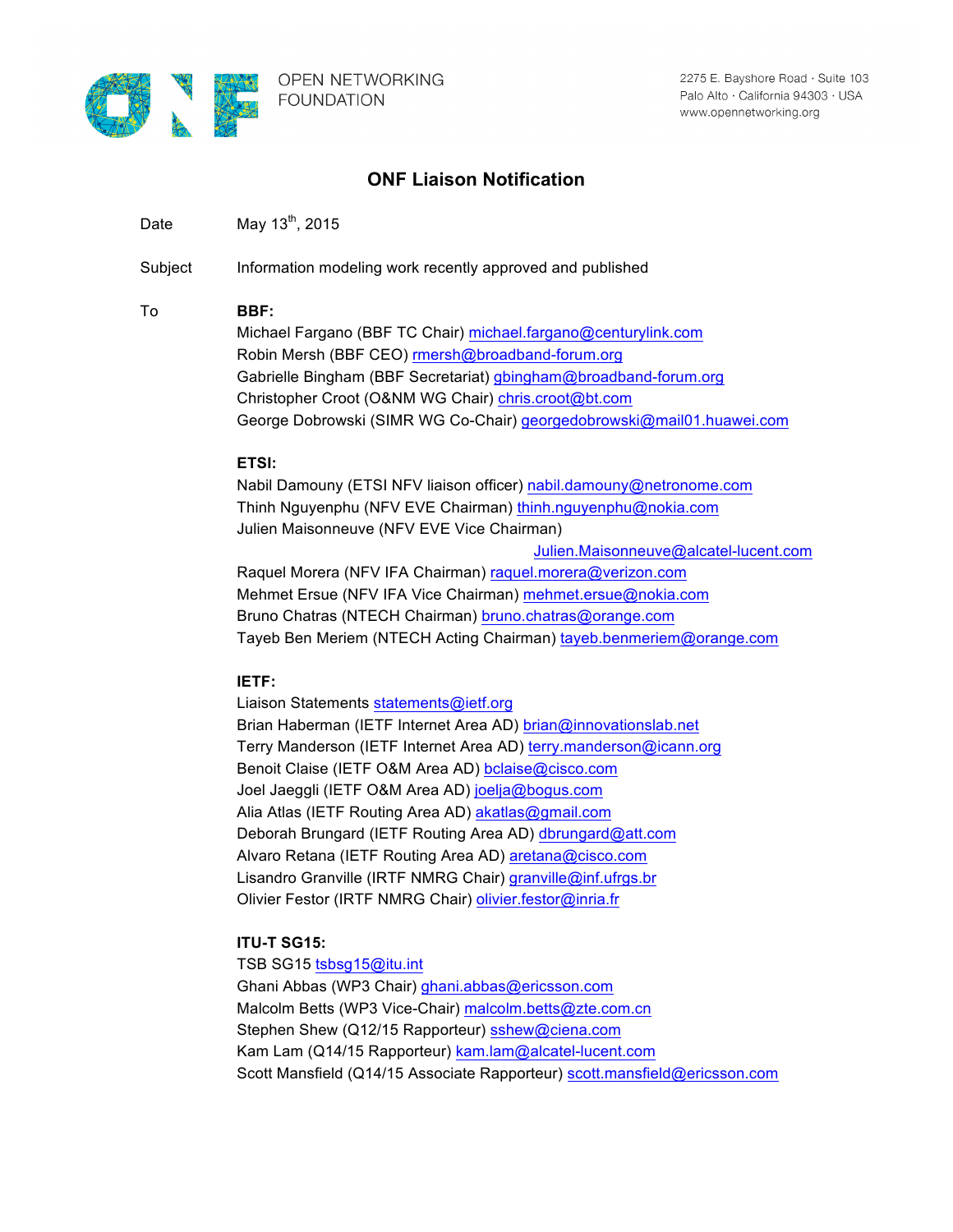

#### **MEF:**

Kevin Vachon (MEF COO) kevin@metroethernetforum.org Mike Bencheck (TC Co-Chair) mike.bencheck@siamasystems.com Raghu Ranganathan (TC Co-Chair) rraghu@ciena.com Allan Langfield (Service Operations Committee Co-Chair) allan\_langfield@cable.comcast.com Shahar Steiff (Service Operations Committee Co-Chair) ssteiff@pccwglobal.com Dawn Kaplan (Service Operations Committee Co-Chair)

dawn.kaplan@ericsson.com

Romascanu, Dan (OpenCloud Connect TC Co-Chair) dromasca@avaya.com Richard Schell (OpenCloud Connect TC Co-Chair) richard.schell@verizon.com

## **OIF:**

Nathan Tracy (Chairman, OIF Technical Committee) ntracy@te.com Jonathan Sadler (Vice Chair, OIF Tech Committee) jonathan.sadler@coriant.com Evelyne Roch (Chair, OIF N&O WG) evelyne.roch@huawei.com

## **TM Forum:**

Kenneth Dilbeck (VP, Strategic Programs) kdilbeck@tmforum.org Jean-Marie Calmel (ZOOM Information Model Leader) jean-marie.calmel@oracel.com

John Strassner (ZOOM Co-Chair) John.sc.Strassner@huawei.com Dave Milham (Chief Architect SPE & ZOOM) dmilham@tmforum.org Nigel Davis (Logical Resource Team Leader) ndavis@ciena.com

# **3GPP:**

Christian Toche (SA 5 Chair) christian.toche@huawei.com Jean-Michel Cornily (SA 5 Vice-Chair) jeanmichel.cornily@orange.com Thomas Tovinger (SA 5 Vice-Chair) thomas.tovinger@ericsson.com

CC Andy Malis (ONF Services Area Director) andrew.malis@huawei.com

Reply to Liaisons@opennetworking.org

From Kam Lam (Information Modeling Project Chair) kam.lam@alcatel-lucent.com

#### Dear colleagues,

Thank you for the liaisons back from some of you to our previous distribution of the Information Modeling work in progress. We appreciate your interest and input on the collaboration in the specification of an industry-wide open common information model.